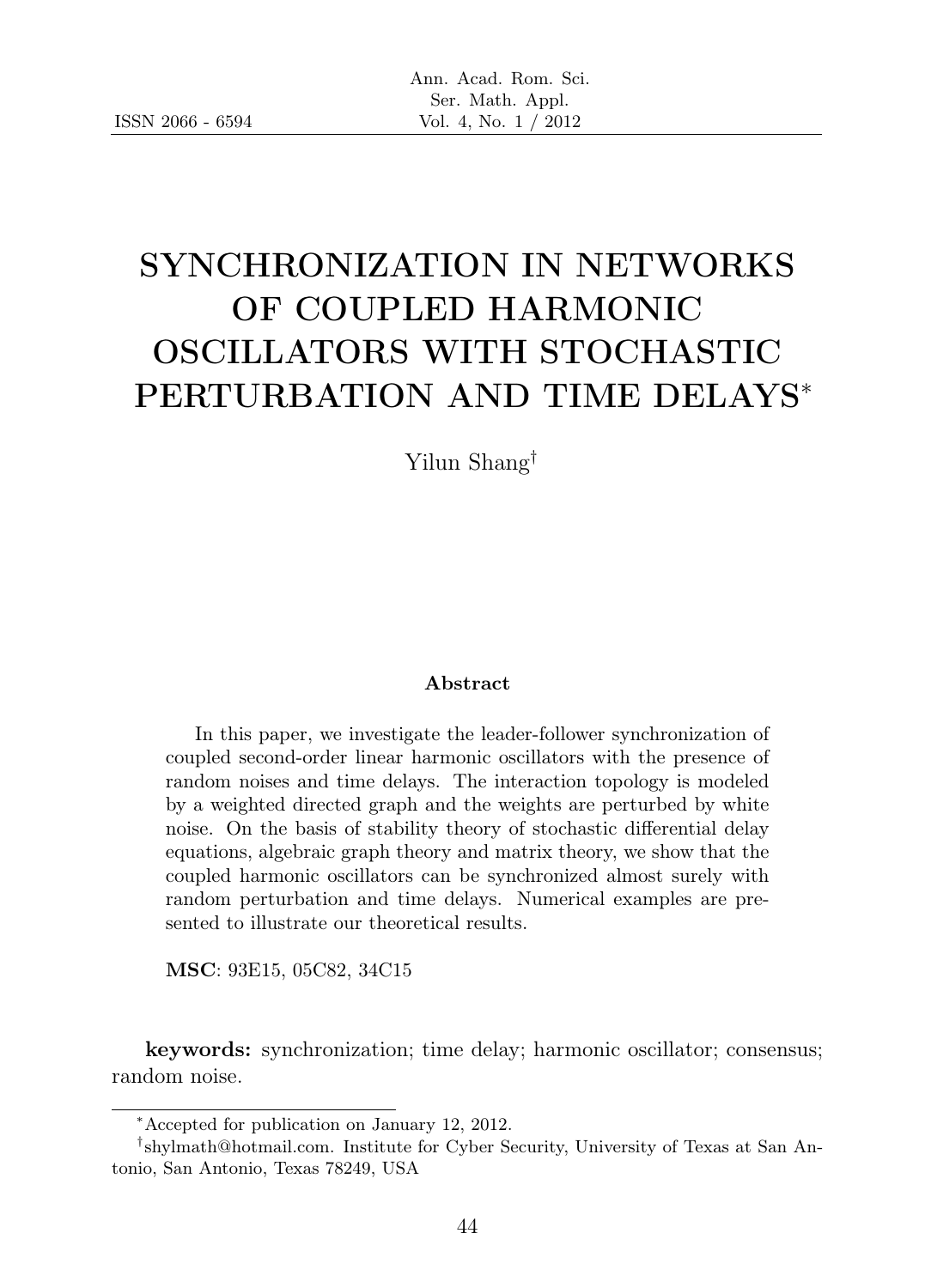### 1 Introduction

Synchronization, as an emergent collective phenomenon of a population of units with oscillatory behaviors, is one of the most intriguing in nature and plays a significant role in a variety of disciplines such as biology, sociology, physics, chemistry and technology [2, 20, 26, 28]. One celebrated model for synchronization is the Kuramoto model [12], which is described by a system of structured ordinary differential equations and often used to model synchronization of oscillators in different fields of physics, engineering and biology. The original Kuramoto formulation assumes full connectivity of the network, that is, the interaction topology is a complete graph. Recent works generalize the Kuramoto model to nearest neighbor interaction and the underlying topologies may be general networks, see e.g.  $[1, 13, 21]$ . Wireless sensor network is also a field where synchronization is an important problem to deal with. Many distributed applications on wireless networks require accurate clock synchronization, see e.g. [4, 27]. Another classical model for synchronization is the harmonic oscillator network [3, 23, 29], which is the very subject of the present paper. Recently, Ren [23] investigates synchronization of coupled second-order linear harmonic oscillators with local interaction. Due to the linear structure, the ultimate trajectories to which each oscillator converges over directed fixed networks are shown explicitly and milder convergence conditions than those in the case of Kuramoto model [13] are derived.

Since noise is ubiquitous in nature, technology, and society [26], the motion of oscillator is inevitably subject to disturbance in the environments. In biological and communication networks, time delay is also unavoidable due to finite communication speed [31, 32]. Although random noise and time delay have been considered extensively in exploring synchronization and consensus problems by means of theoretical and numerical methods, they have seldom been analytically treated in synchronization of coupled harmonic oscillators. Motivating this idea, the objective of this paper is to deal with leader-following synchronization conditions for coupled harmonic oscillators over general directed topologies with the presence of noise perturbation and communication time delays. The main tools used here are borrowed from algebraic graph theory, matrix theory and stochastic differential delay equation theory.

The synchronization of harmonic oscillator networks treated here are related to the second-order consensus dynamics, see e.g. [14, 17, 24, 30, 31, 32].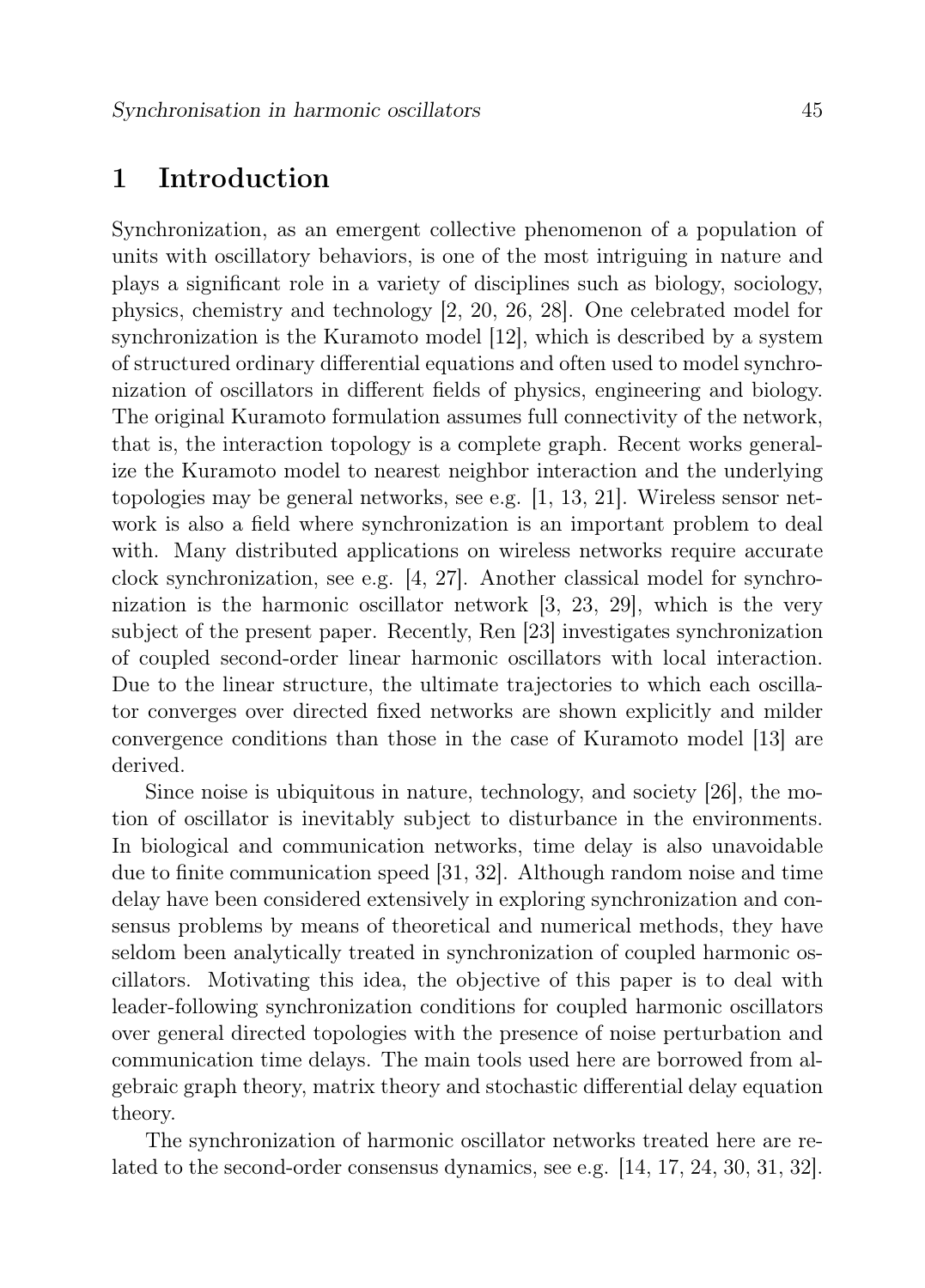In the literature regarding consensus problems, agents are usually considered to be governed by first-order dynamics (see [19] and references therein). The second-order consensus problems are more challenging and especially meaningful for the implementation of coordination and control in networked systems. A continuous-time average consensus algorithm for double-integrator dynamics over undirected network topologies is proposed in [30]. Ref. [24] extends the results of [30] to the case of directed interaction. In [31], the authors address a second-order consensus problem with time delays and directed fixed topology. Ref. [32] derives a necessary and sufficient condition for the second-order consensus with the communication delay, that is, the underlying topology contains a directed spanning tree. Ref. [14] analyzes the discrete-time consensus problem with nonuniform time delay and switching topologies. With a selected Lyapunov-Razumikhim function, the authors in [17] present sufficient consensus conditions for a locally passive multi-agent system over a packet-switched communication network with the presence of packet time-delay. In contrast to the above works, where the consensus equilibrium for the velocities of agents is a constant, the positions and velocities are synchronized to achieve oscillating motion by utilizing harmonic oscillator schemes (c.f. Remark 4 below).

On the other hand, the leader-following consensus problem of a group of second-order dynamics agents is one of the main research topics in agentbased problems, as is the setup considered in this paper (see also Remark 1 below). An algorithm for distributed estimation of the active leader's unmeasurable state variables is introduced in [9]. By a Lyapunov-based approach, it is shown that the followers will track the leader when the undirected interagent topology is a connected graph. Ref. [10] further extends the result to directed switching topologies. The varying-velocity leader and time-varying delays are considered in [22]. In [8], a distributed observers design is proposed to achieve the leader-following in an undirected switching network topology. However, random noise issues are typically not addressed in the above works.

The rest of the paper is organized as follows. In Section 2, we provide some preliminaries and present the coupled harmonic oscillator network model. In Section 3, we analyze the synchronization stability of this model and give sufficient conditions for almost surely convergence. Numerical examples are given in Section 4 to validate our theoretical results. Finally, the conclusion is drawn in Section 5.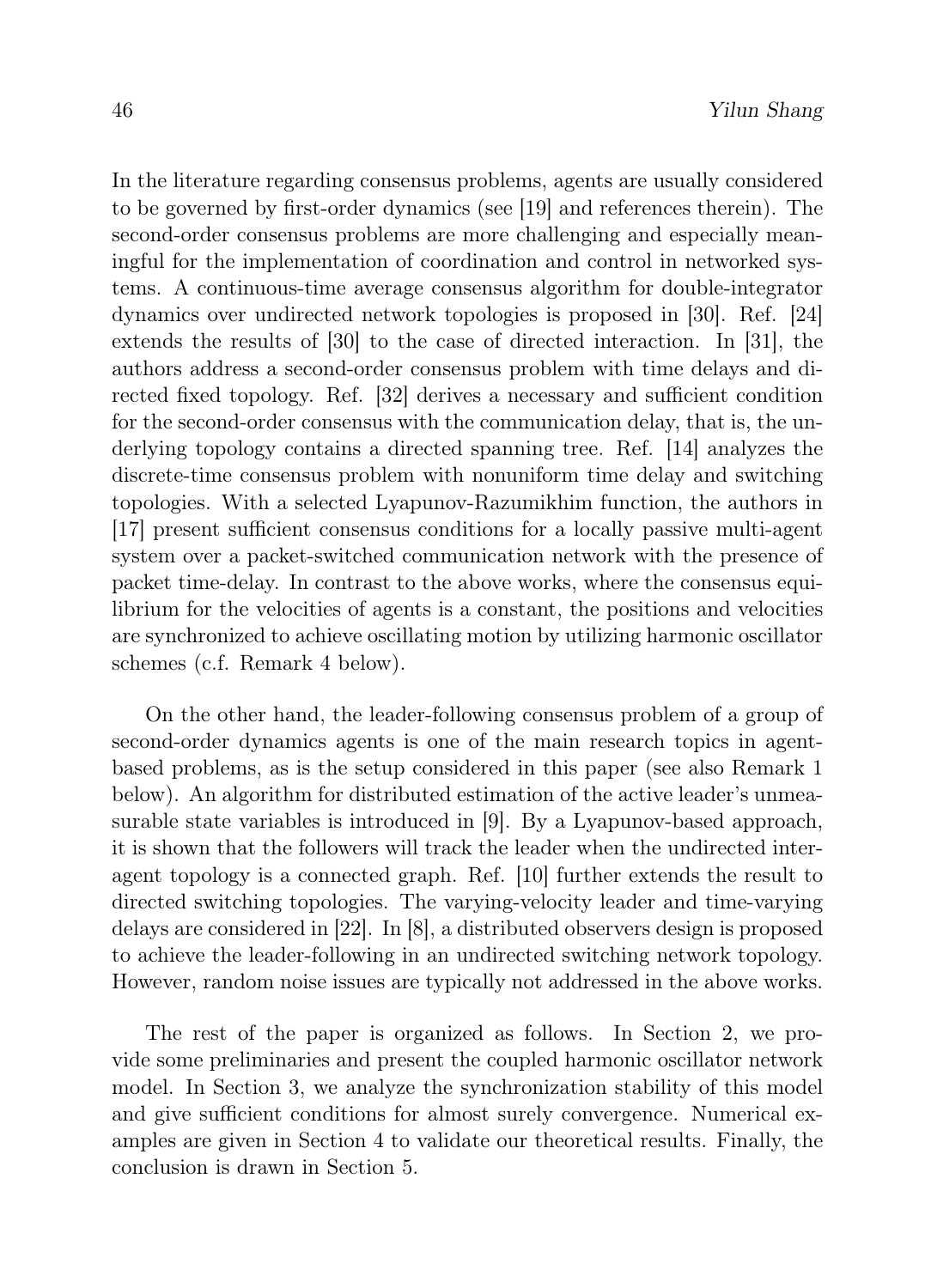### 2 Problem formulation

By convention, R represents the real number set;  $I_n$  is an  $n \times n$  identity matrix. For any vector x,  $x^T$  denotes its transpose and ||x|| its Euclidean norm. For a matrix A, denote by  $||A||$  the operator norm of A, i.e.  $||A|| =$  $\sup\{\|Ax\|: \|x\|=1\}$ . Re(z) denotes the real part of  $z \in \mathbb{C}$ .

Throughout the paper we will use the following concepts on graph theory (see e.g. [6]) to capture the topology of the network interactions.

Let  $\mathcal{G} = (\mathcal{V}, \mathcal{E}, \mathcal{A})$  be a weighted directed graph with the set of vertices  $\mathcal{V} = \{1, 2, \dots, n\}$  and the set of arcs  $\mathcal{E} \subseteq \mathcal{V} \times \mathcal{V}$ . The vertex i in G represents the *i*th oscillator, and a directed edge  $(i, j) \in \mathcal{E}$  means that oscillator j can directly receive information from oscillator  $i$ . The set of neighbors of vertex i is denoted by  $\mathcal{N}_i = \{j \in \mathcal{V} | (j,i) \in \mathcal{E}\}\.$   $\mathcal{A} = (a_{ij}) \in \mathbb{R}^{n \times n}$  is called the weighted adjacency matrix of G with nonnegative elements and  $a_{ij} > 0$  if and only if  $j \in \mathcal{N}_i$ . The in-degree of vertex i is defined as  $d_i = \sum_{j=1}^{n} a_{ij}$ . The Laplacian of G is defined as  $L = D - A$ , where  $D = diag(d_1, d_2, \dots, d_n)$ . A directed graph  $\mathcal G$  is called strongly connected if there is a directed path from i to j between any two distinct vertices  $i, j \in V$ . If there exists a directed path from vertex i to vertex j, then i is said to be reachable for j. If a vertex i is reachable for every other vertex in  $\mathcal{G}$ , then we say i is globally reachable in  $\mathcal G$ . In this case, we also say that  $\mathcal G$  has a directed spanning tree with root i.

Consider n coupled harmonic oscillators connected by dampers and each attached to fixed supports by identical springs with spring constant  $k$ . The resultant dynamical system can be described as

$$
\ddot{x_i} + kx_i + \sum_{j \in \mathcal{N}_i} a_{ij} (\dot{x_i} - \dot{x_j}) = 0, \quad i = 1, \cdots, n
$$
 (1)

where  $x_i \in \mathbb{R}$  denotes the position of the *i*th oscillator, k serves as a positive gain, and  $a_{ij}$  characterizes interaction between oscillators i and j as mentioned before.

Here we study a leader-follower version of the above system, and moreover, communication time delay and stochastic noises during the propagation of information from oscillator to oscillator are introduced. In particular, we consider the dynamical system of the form: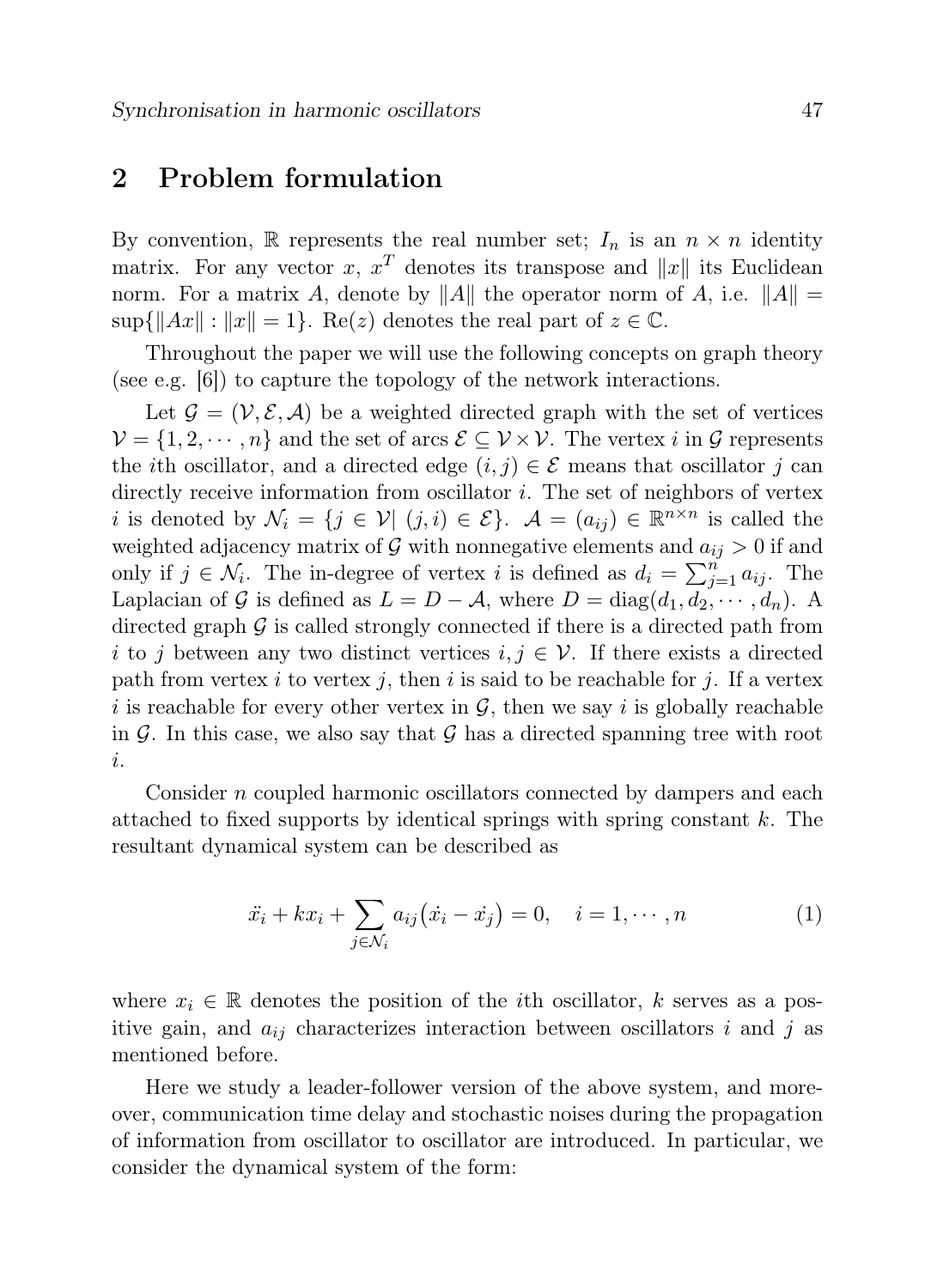$$
\ddot{x}_i(t) + kx_i(t) + \sum_{j \in \mathcal{N}_i} a_{ij} (\dot{x}_i(t-\tau) - \dot{x}_j(t-\tau)) + b_i (\dot{x}_i(t-\tau) - \dot{x}_0(t-\tau)) \n+ \left[ \sum_{j \in \mathcal{N}_i} \sigma_{ij} (\dot{x}_i(t-\tau) - \dot{x}_j(t-\tau)) + \rho_i (\dot{x}_i(t-\tau) - \dot{x}_0(t-\tau)) \right] \dot{w}_i(t) = 0, \n\dot{i} = 1, \dots, n, (2)
$$

$$
\ddot{x}_0(t) + kx_0(t) = 0,\t\t(3)
$$

where  $\tau$  is the time delay and  $x_0$  is the position of the virtual leader, labeled as oscillator 0, which follows Equation (3) describing an undamped harmonic oscillator. We thus concern another directed graph  $\overline{G} \supset G$  associated with the system consisting of n oscillators and one leader. Let  $B = \text{diag}(b_1, \dots, b_n)$  be a diagonal matrix with nonnegative diagonal elements and  $b_i > 0$  if and only if  $0 \in \mathcal{N}_i$ . Let  $W(t) := (w_1(t), \dots, w_n(t))^T$  be an *n*-dimensional standard Brownian motion. Hence,  $\dot{w}_i(t)$  is one-dimensional white noise. To highlight the presence of noise, it is natural to assume that  $\sigma_{ij} > 0$  if  $j \in \mathcal{N}_i$ , and  $\sigma_{ij} = 0$  otherwise;  $\rho_i > 0$  if  $0 \in \mathcal{N}_i$ , and  $\rho_i = 0$  otherwise. Also let  $A_{\sigma} =$  $(\sigma_{ij}) \in \mathbb{R}^{n \times n}$  and  $B_{\sigma} = \text{diag}(\rho_1, \dots, \rho_n)$  be two matrices representing the intensity of noise. Moreover, let  $\sigma_i = \sum_{j=1}^n \sigma_{ij}$ ,  $D_{\sigma} = \text{diag}(\sigma_1, \cdots, \sigma_n)$ , and  $L_{\sigma} = D_{\sigma} - A_{\sigma}.$ 

**Remark 1.** Consensus problems of self-organized groups with leaders have broad applications in swarms, formation control and robotic systems, etc.; see e.g. [8, 9, 10, 16, 18, 22]. In multi-agent systems, the leaders have influence on the followers' behaviors but usually independent of their followers. One therefore transfers the control of a whole system to that of a single agent, which saves energy and simplifies network control design [5, 11]. Most of the existing relevant literatures assume a constant state leader, while our model serves to be an example of oscillating state leader on this stage.

Let  $r_i = x_i$  and  $v_i = \dot{x_i}$  for  $i = 0, 1, \dots, n$ . By denoting  $r = (r_1, \dots, r_n)^T$ and  $v = (v_1, \dots, v_n)^T$ , we can rewrite the system (2), (3) in a compact form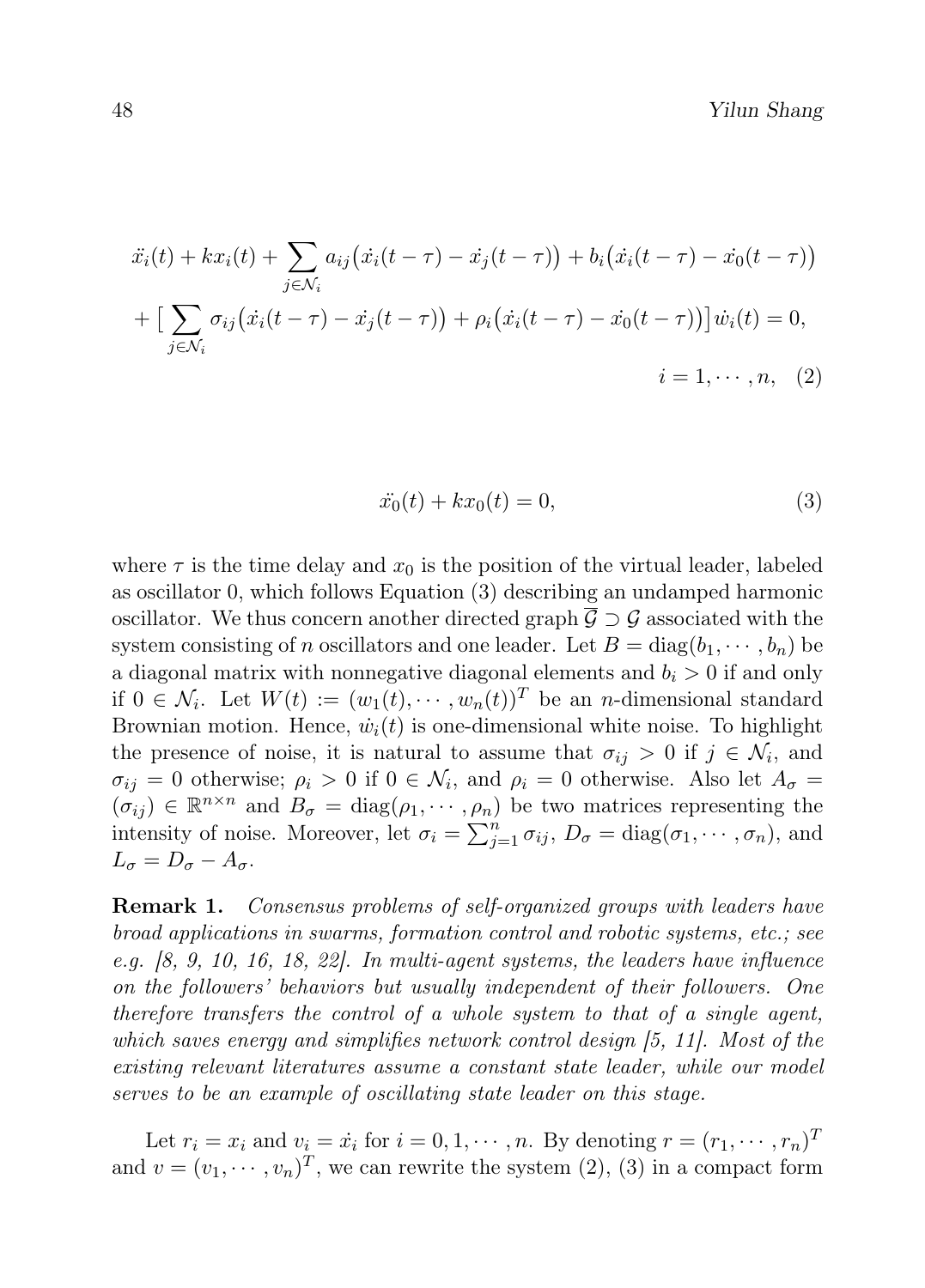as:

$$
dr(t) = v(t)dt, \t\t(4)
$$

$$
dv(t) = [-kr(t) - (L+B)v(t-\tau) + Bv_0(t-\tau)1]dt
$$

$$
+ \big[ - (L_{\sigma} + B_{\sigma})v(t - \tau) + B_{\sigma}v_0(t - \tau)1 \big] \mathrm{d}W, \tag{5}
$$

$$
dr_0(t) = v_0(t)dt, dv_0(t) = -kr_0(t)dt,
$$
 (6)

where 1 denotes an  $n \times 1$  column vector of all ones (with some ambiguity; however, the right meaning would be clear in the context).

**Remark 2.** Note that  $v_i$  depends on the information from its in-neighbors and itself. In the special case that time delay  $\tau = 0$  and  $A_{\sigma} = B_{\sigma} = 0$ , algorithms  $(4)-(6)$  are equivalent to algorithms  $(12)$  and  $(13)$  in [23].

# 3 Convergence analysis

In this section, the convergence analysis of systems  $(4)-(6)$  is given and we show that n coupled harmonic oscillators (followers) are synchronized to the oscillating behavior of the virtual leader with probability one.

Before proceeding, we introduce an exponential stability result for the following n-dimensional stochastic differential delay equation (for more details, see e.g. [7])

$$
dx(t) = [Ex(t) + Fx(t - \tau)]dt + g(t, x(t), x(t - \tau))dW(t), \tag{7}
$$

where E and F are  $n \times n$  matrices,  $g : [0, \infty) \times \mathbb{R}^n \times \mathbb{R}^n \to \mathbb{R}^{n \times m}$  which is locally Lipschitz continuous and satisfies the linear growth condition with  $g(t, 0, 0) \equiv 0$ ,  $W(t)$  is an m-dimensional standard Brownian motion.

**Lemma 1.** ([15]) Assume that there exists a pair of symmetric positive definite  $n \times n$  matrices P and Q such that  $P(E + F) + (E + F)^T P = -Q$ . Assume also that there exist non-negative constants  $\alpha$  and  $\beta$  such that

$$
\operatorname{trace}[g^T(t,x,y)g(t,x,y)] \le \alpha ||x||^2 + \beta ||y||^2 \tag{8}
$$

for all  $(t, x, y) \in [0, \infty) \times \mathbb{R}^n \times \mathbb{R}^n$ . Let  $\lambda_{\min}(Q)$  be the smallest eigenvalue of Q. If

$$
(\alpha + \beta) \|P\| + 2\|PF\|\sqrt{2\tau(4\tau(\|E\|^2 + \|F\|^2) + \alpha + \beta)} < \lambda_{\min}(Q),
$$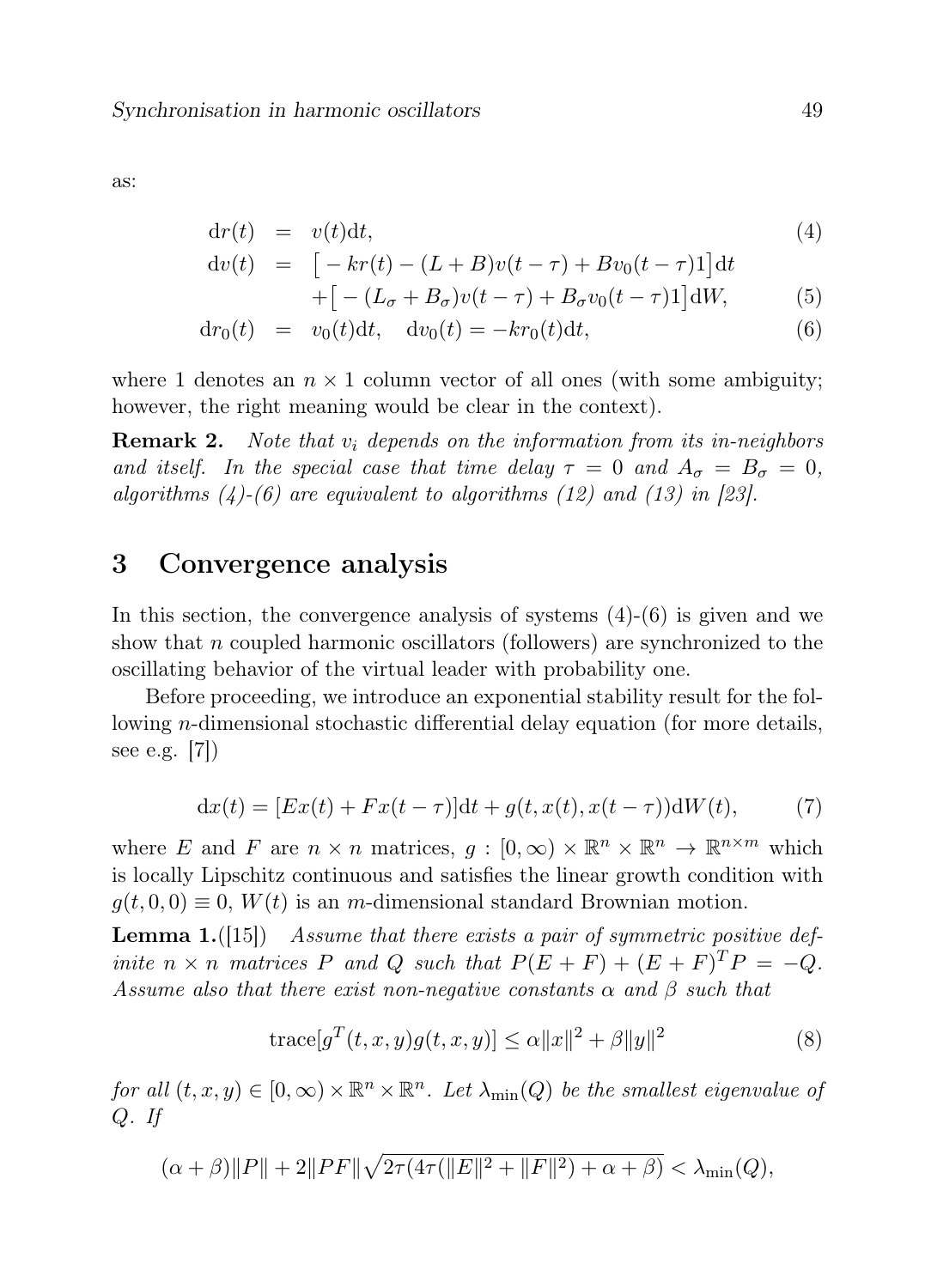then the trivial solution of Equation  $(7)$  is almost surely exponentially stable.

We need the following lemma for Laplacian matrix.

**Lemma 2.** ([25]) Let L be the Laplacian matrix associated with a directed graph G. Then L has a simple zero eigenvalue and all its other eigenvalues have positive real parts if and only if G has a directed spanning tree. In addition,  $L1 = 0$  and there exists  $p \in \mathbb{R}^n$  satisfying  $p \geq 0$ ,  $p^T L = 0$  and  $p^T 1 = 1.$ 

Let

$$
\begin{cases}\nr_0(t) := \cos(\sqrt{k}t)r_0(0) + \frac{1}{k}\sin(\sqrt{k}t)v_0(0), \\
v_0(t) := -\sqrt{k}\sin(\sqrt{k}t)r_0(0) + \cos(\sqrt{k}t)v_0(0).\n\end{cases}
$$

Then it is easy to see that  $r_0(t)$  and  $v_0(t)$  solve (6). Let  $r^* = r - r_0 1$ ,  $v^* = v - v_0$ 1. Invoking Lemma 2, we can obtain an error dynamics of (4)-(6) as follows

$$
d\varepsilon(t) = [E\varepsilon(t) + F\varepsilon(t-\tau)]dt + H\varepsilon(t-\tau)dW(t), \tag{9}
$$

where

$$
\varepsilon = \begin{pmatrix} r^* \\ v^* \end{pmatrix}, \quad E = \begin{pmatrix} 0 & I_n \\ -kI_n & 0 \end{pmatrix},
$$

$$
F = \begin{pmatrix} 0 & 0 \\ 0 & -L - B \end{pmatrix}, \quad H = \begin{pmatrix} 0 & 0 \\ 0 & -L_{\sigma} - B_{\sigma} \end{pmatrix}
$$

and  $W(t)$  is an 2*n*-dimensional standard Brownian motion.

Now we present our main result as follows.

**Theorem 1.** Suppose that vertex 0 is globally reachable in  $\overline{G}$ . If

$$
||H||2||P|| + 2||PF||\sqrt{8\tau^{2}[(k \vee 1)^{2} + ||F||^{2}] + 2\tau||H||^{2}} < \lambda_{\min}(Q), \qquad (10)
$$

where  $k \vee 1 := \max\{k, 1\}$ , P and Q are two symmetric positive definite matrices such that  $P(E+F) + (E+F)^T P = -Q$ . Then, by using algorithms  $(4)$ - $(6)$ , we have

$$
r(t) - r_0(t)1 \to 0, \quad v(t) - v_0(t)1 \to 0
$$

almost surely, as  $t \to \infty$ . Here,  $r_0$  and  $v_0$  are given as above.

**Proof.** Clearly, it suffices to prove the trivial solution  $\varepsilon(t; 0) = 0$  of (9) is almost surely exponential stable.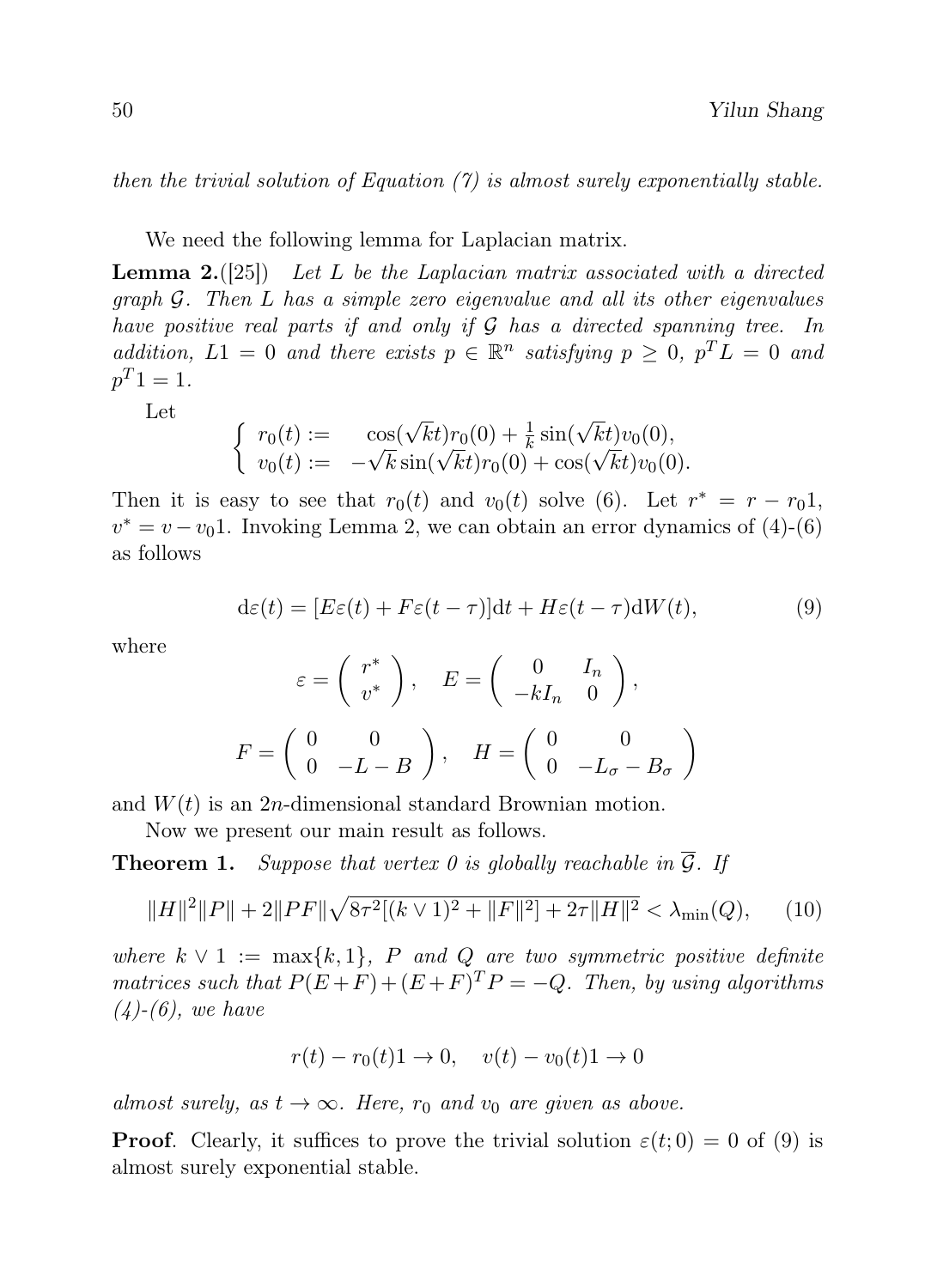Let  $\{\lambda_i : i = 1, \dots, n\}$  be the set of eigenvalues of  $-L - B$ . Since vertex 0 is globally reachable in  $\overline{G}$ , from Lemma 2 it follows that  $-L-B$  is a stable matrix, that is,  $\text{Re}(\lambda_i) < 0$  for all *i*.

Let  $\mu$  be an eigenvalue of matrix  $E + F$  and  $\varphi = (\varphi_1^T, \varphi_2^T)^T$  be an associated eigenvector. We thus have

$$
\begin{pmatrix} 0 & I_n \ -kI_n & -L-B \end{pmatrix} \begin{pmatrix} \varphi_1 \\ \varphi_2 \end{pmatrix} = \mu \begin{pmatrix} \varphi_1 \\ \varphi_2 \end{pmatrix},
$$

which yields  $(-L - B)\varphi_1 = \frac{\mu^2 + k}{\mu}$  $\frac{\partial^2 + k}{\partial \mu} \varphi_1$  and  $\varphi_1 \neq 0$ . Hence  $\mu$  satisfies  $\mu^2$  –  $\lambda_i \mu + k = 0$ . The 2n eigenvalues of  $E + F$  are shown to be given by  $\mu_{i\pm} = \frac{\lambda_i \pm \sqrt{\lambda_i^2 - 4k}}{2}$  for  $i = 1, \dots, n$ . Since  $\text{Re}(\lambda_i) < 0$ , we get  $\text{Re}(\mu_{i-}) =$  $\text{Re}(\frac{\lambda_i \frac{2}{\sqrt{\lambda_i^2-4k}}$  of  $i=1,\dots,n$ . Since  $\operatorname{Re}(\lambda_i) < 0$ , we get  $\operatorname{Re}(\mu_{i-1}) = \frac{\sqrt{\lambda_i^2-4k}}{2}$  > 0 for  $i=1,\dots,n$ . From  $\mu_{i+}\mu_{i-} = k$  it follows that  $\mu_{i+}$ and  $\mu_{i-}$  are symmetric with respect to the real axis in the complex plane. Accordingly,  $\text{Re}(\mu_{i+})$  < 0 for  $i = 1, \dots, n$ ; furthermore,  $E + F$  is a stable matrix. By Lyapunov theorem, for all symmetric positive definite matrix Q there exists a unique symmetric positive definite matrix  $P$  such that

$$
P(E+F) + (E+F)^{T}P = -Q.
$$
\n(11)

On the other hand, we have  $trace(\varepsilon^T H^T H \varepsilon) \leq ||H||^2 ||\varepsilon||^2$ . Therefore, (8) holds with  $\alpha = 0$  and  $\beta = ||H||^2$ . Note that  $||E|| = k \vee 1$ . We then complete our proof by employing Lemma 1.  $\Box$ 

**Remark 3.** Note that the result of Theorem 1 is dependent of the choice of matrices P and Q. From computational points of view, the solution to Lyapunov matrix equation  $(11)$  may be expressed by using Kronecker product;  $\|H\| = \|L_{\sigma} + B_{\sigma}\|$  and  $\|F\| = \|L + B\|$  hold.

**Remark 4.** The algorithms  $(4)$ - $(6)$  can also be applied to synchronized motion coordination of multi-agent systems, as indicated in [23] (Section 5).

When deviations between oscillator states exist, we may exploit the following algorithm to take the place of Equation (5):

$$
\begin{aligned} \mathrm{d}v(t) &= \left[ -k(r(t)-\delta) - (L+B)v(t-\tau) + Bv_0(t-\tau)\mathrm{1} \right] \mathrm{d}t \\ &+ \left[ -\left(L_\sigma + B_\sigma\right)v(t-\tau) + B_\sigma v_0(t-\tau)\mathrm{1} \right] \mathrm{d}W, \end{aligned} \tag{12}
$$

where  $\delta = (\delta_1, \dots, \delta_n)^T$  is a constant vector denoting the deviations. Similarly, we obtain the following result.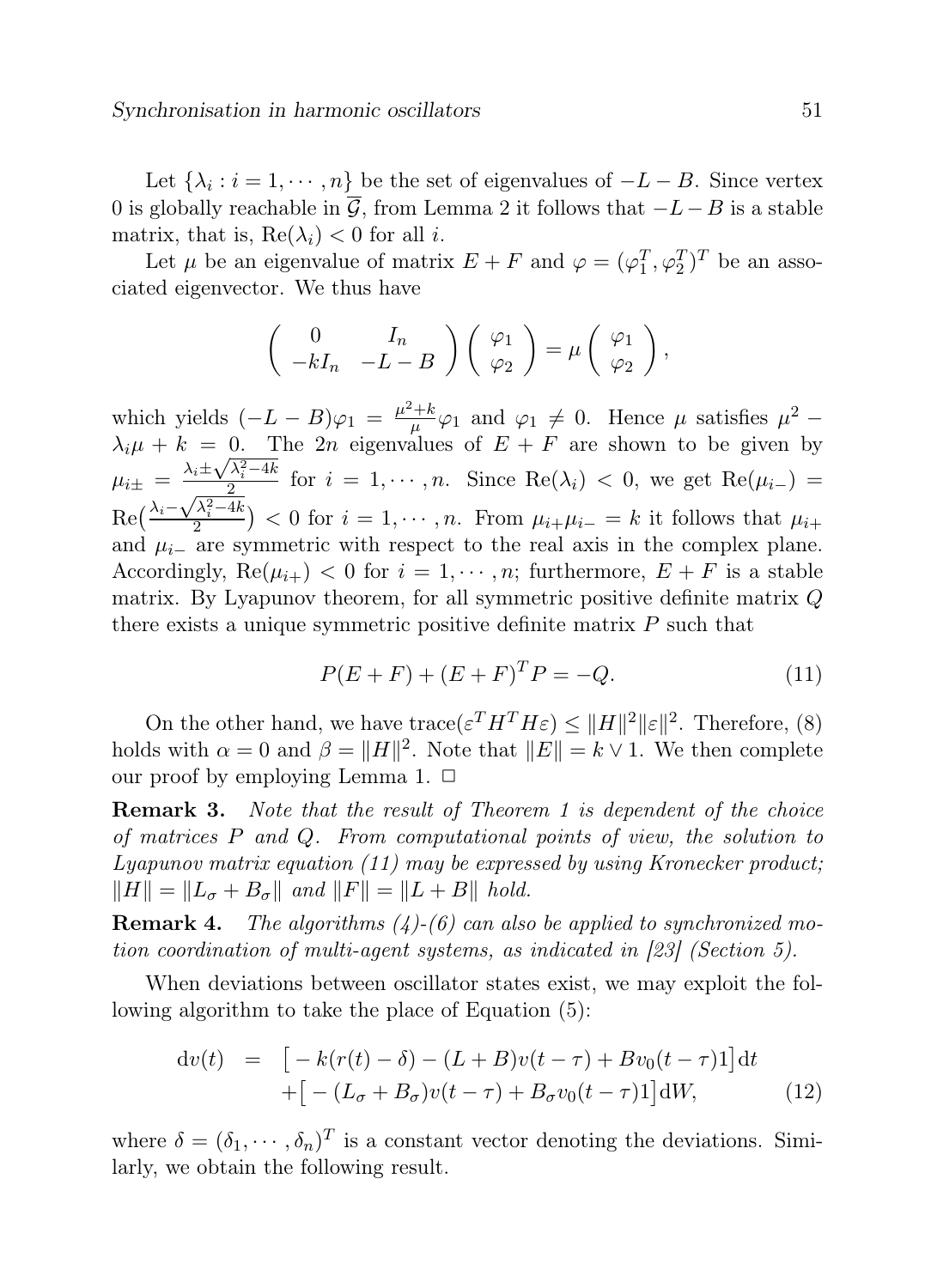**Corollary 1.** Suppose that vertex 0 is globally reachable in  $\overline{G}$ , and condition (10) holds, then by using algorithms  $(4)$ , (6) and (12), we have

$$
r(t) - \delta - r_0(t)1 \to 0, \quad v(t) - v_0(t)1 \to 0
$$

almost surely, as  $t \to \infty$ . Here,  $r_0$  and  $v_0$  are defined as in Theorem 1.

#### 4 Numerical examples

In this section, we provide numerical simulations to illustrate our results.

We consider a network  $\overline{G}$  consisting of five coupled harmonic oscillators including one leader indexed by 0 and four followers as shown in Fig. 1. We assume that  $a_{ij} = 1$  if  $j \in \mathcal{N}_i$  and  $a_{ij} = 0$  otherwise;  $b_i = 1$  if  $0 \in \mathcal{N}_i$ and  $b_i = 0$  otherwise. Note that vertex 0 is globally reachable in  $\overline{\mathcal{G}}$ . For simplicity, we take the noise intensity matrices  $L_{\sigma} = 0.1L$  and  $B_{\sigma} = 0.1B$ . We take  $Q = I_8$  with  $\lambda_{\min}(Q) = 1$ . By straightforward calculation, it is obtained that  $\|H\| = 0.2466$  and  $\|F\| = 2.4656$ . Two different gains k are explored as follows:

Firstly, we take  $k = 0.6$  such that  $||E|| = 1 > k$ . We solve P from Equation (11) and get  $||P|| = 8.0944$  and  $||PF|| = 4.1688$ . Hence the condition (10) in Theorem 1 is satisfied by taking time delay  $\tau = 0.002$ . Thus, the oscillator states are synchronized successfully as shown in Fig. 2 and Fig. 3 with initial values given by  $\varepsilon(0) = (-5, 1, 4, -3, -8, 2, -1.5, 3)^T$ .

Secondly, we take  $k = 2$  such that  $||E|| = k > 1$ . In this case we obtain  $||P|| = 8.3720, ||PF|| = 7.5996$  and the condition (10) is satisfied by taking time delay  $\tau = 0.001$ . Thereby the oscillator states are synchronized successfully as shown in Fig. 4 and Fig. 5 with the same initial values given as above.

We see that the value of  $k$  not only has an effect on the magnitude and frequency of the synchronized states (as implied in Theorem 1), but also affects the shapes of synchronization error curves  $||r^*||$  and  $||v^*||$ .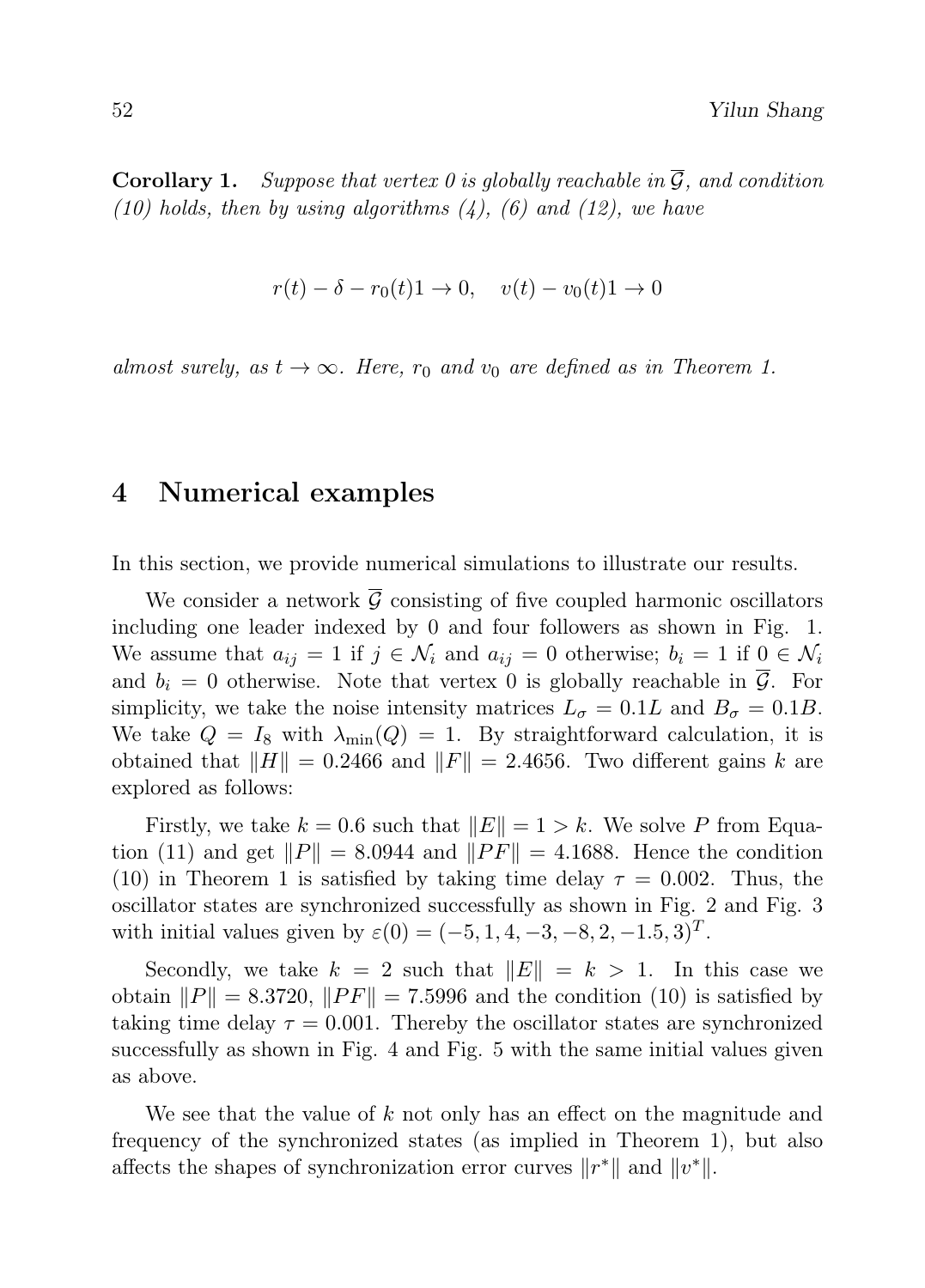

Figure 1: Directed network  $\overline{\mathcal{G}}$  for five coupled harmonic oscillators involving one leader.  $\overline{\mathcal{G}}$  has  $0 - 1$  weights.

# 5 Conclusion

This paper is concerned with synchronization of coupled harmonic oscillators with stochastic perturbation and time delays. Based on the stability theory of stochastic differential delay equations, we have shown that the coupled second-order linear harmonic oscillators are synchronized (i.e. follow the leader) with probability one provided the leader is globally reachable and the time delay is less than a certain critical value. Numerical simulations are presented to illustrate our theoretical results. Since we only investigate the case when the time delay is constant and the network topology is fixed, how to consider the time-varying delay and topology is our future research.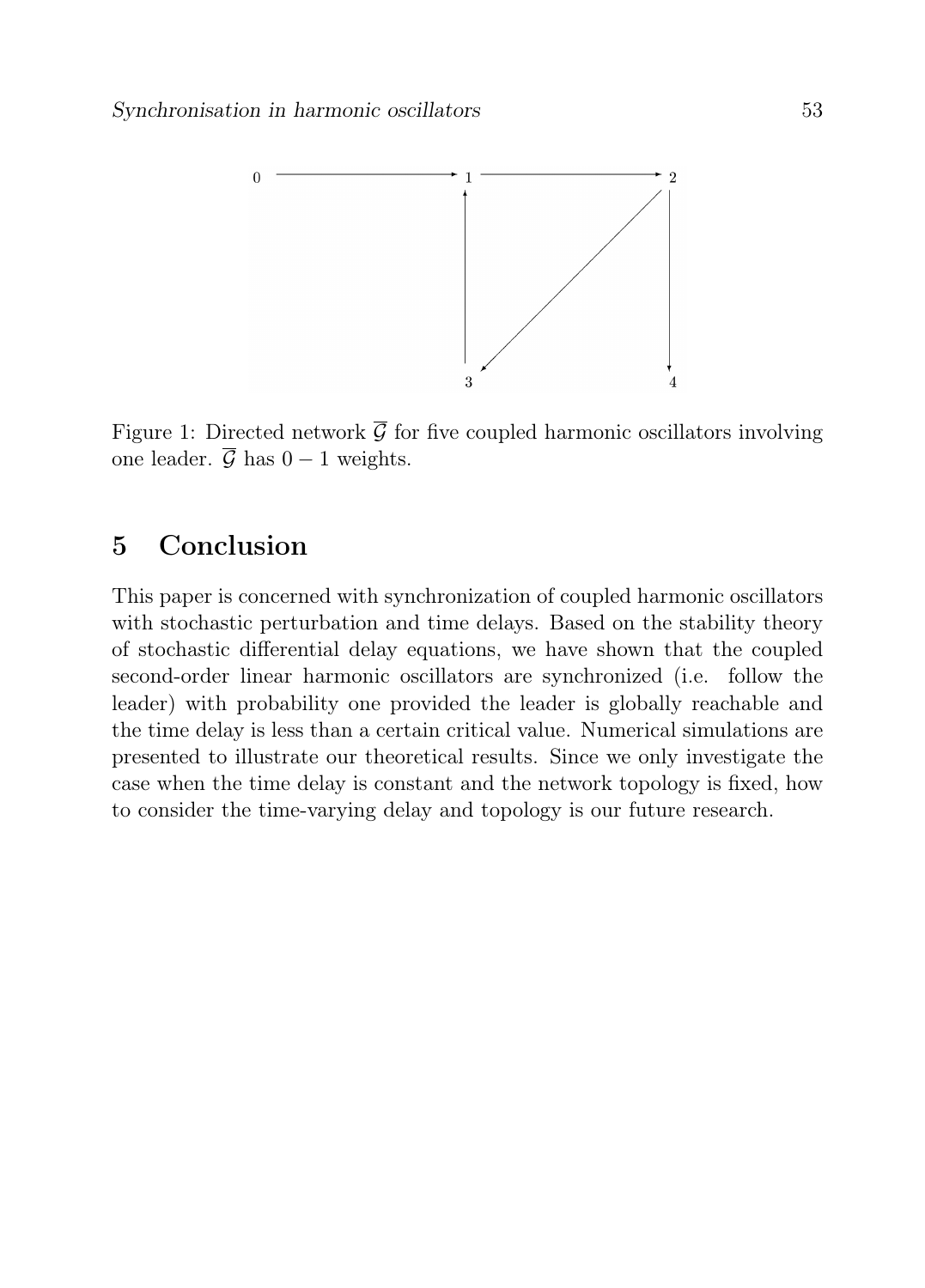

Figure 2: Synchronization error  $||r^*||$  for  $k = 0.6$  and  $\tau = 0.002$ .



Figure 3: Synchronization error  $||v^*||$  for  $k = 0.6$  and  $\tau = 0.002$ .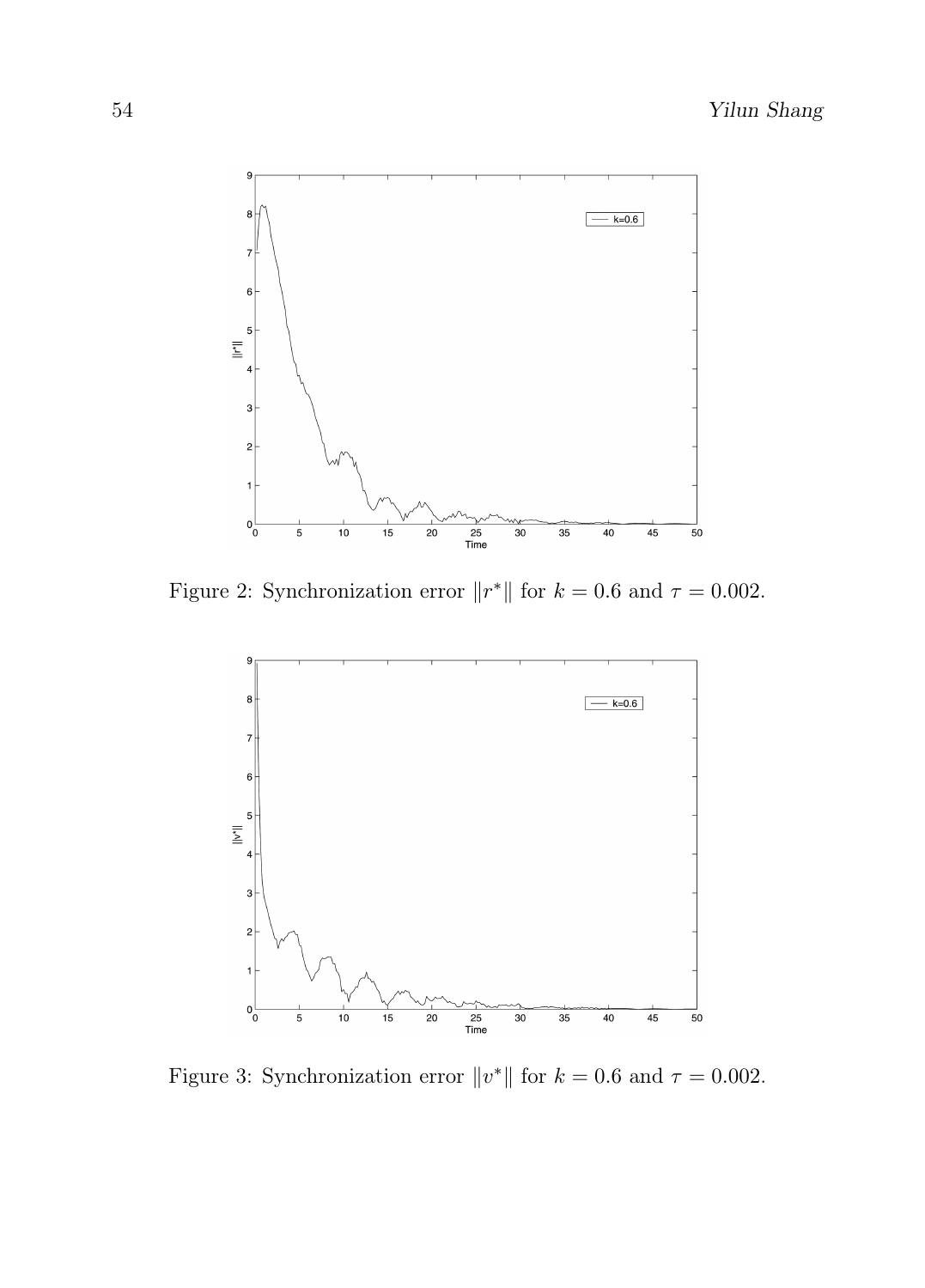

Figure 4: Synchronization error  $||r^*||$  for  $k = 2$  and  $\tau = 0.001$ .



Figure 5: Synchronization error  $||v^*||$  for  $k = 2$  and  $\tau = 0.001$ .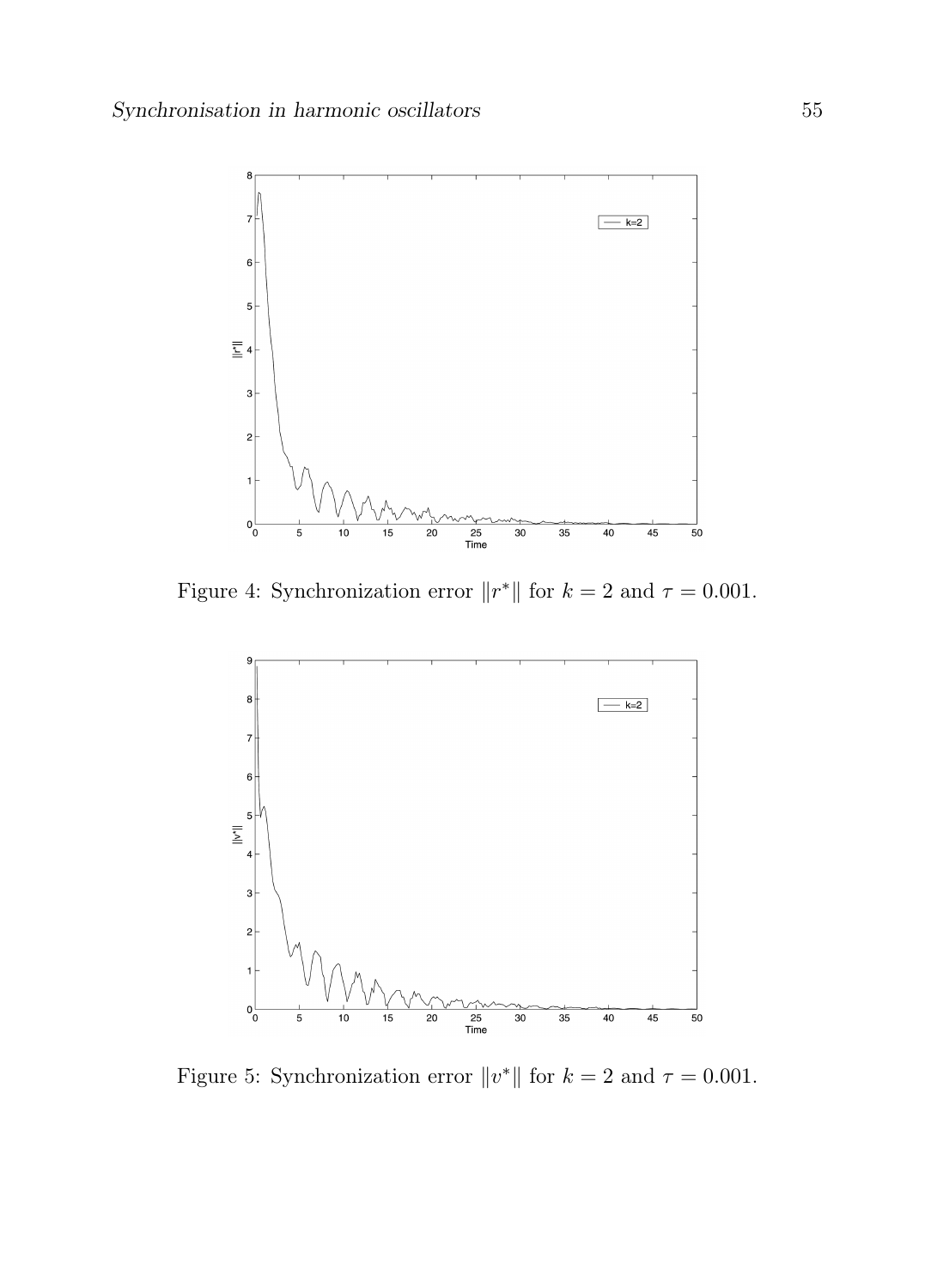# References

- [1] J. A. Acebrón, L. L. Bonilla, C. J. Pérez-Vicente, F. Ritort, R. Spigler. The Kuramoto model: A simple paradigm for synchronization phenomena. Rev. Mod. Phys. 77:137-185, 2005.
- [2] A. Arenas, A. Díaz-Guilera, J. Kurths, Y. Moreno, C. Zhou. Synchronization in complex networks. Physics Reports 469:93-153, 2008.
- [3] L. Ballard, W. Ren. Experiments with coupled harmonic oscillators with local interaction. IEEE/ASME International Conference on Advanced Intelligent Mechatronics 716-721 (art. no. 4601748), 2008.
- [4] R. Carli, A. Chiuso, L. Schenato, S. Zampieri. A PI consensus controller for networked clocks synchronization. Proc. 17th IFAC World Congress, Seoul, Korea, 2008.
- [5] C. Cutts, J. Speakman. Energy savings in formation flight of Pink-Footed geese. Journal of Experimental Biology 189:251-261, 1994.
- [6] C. Godsil, G. Royle. Algebraic Graph Theory. Springer-Verlag, New York, 2001.
- [7] J. K. Hale, S. M. V. Lunel. Introduction to Functional Differential Equations. Springer-Verlag, New York, 1993.
- [8] Y. Hong, G. Chen, L. Bushnell. Distributed observers design for leaderfollowing control of multi-agent networks. Automatica 44:846-850, 2008.
- [9] Y. Hong, J. Hu, L. Gao. Tracking control for multi-agent consensus with an active leader and variable topology.Automatica 42:1177-1182, 2006.
- [10] J. Hu, Y. Hong. Leader-following coordination of multi-agent systems with coupling time delays. *Physica A* 374:853-863, 2007.
- [11] O. Ilaya, C. Bil, M. Evans. Control design for unmanned aerial vehicle swarming. Journal of Aerospace Engineering 222:549-567, 2008
- [12] Y. Kuramoto. Chemical Oscillations, Waves, and Turbulence. Springer-Verlag, New York, 1984.
- [13] P. Li, Z. Yi. Synchronization of Kuramoto oscillators in random complex networks. Physica A 387:1669-1674, 2008.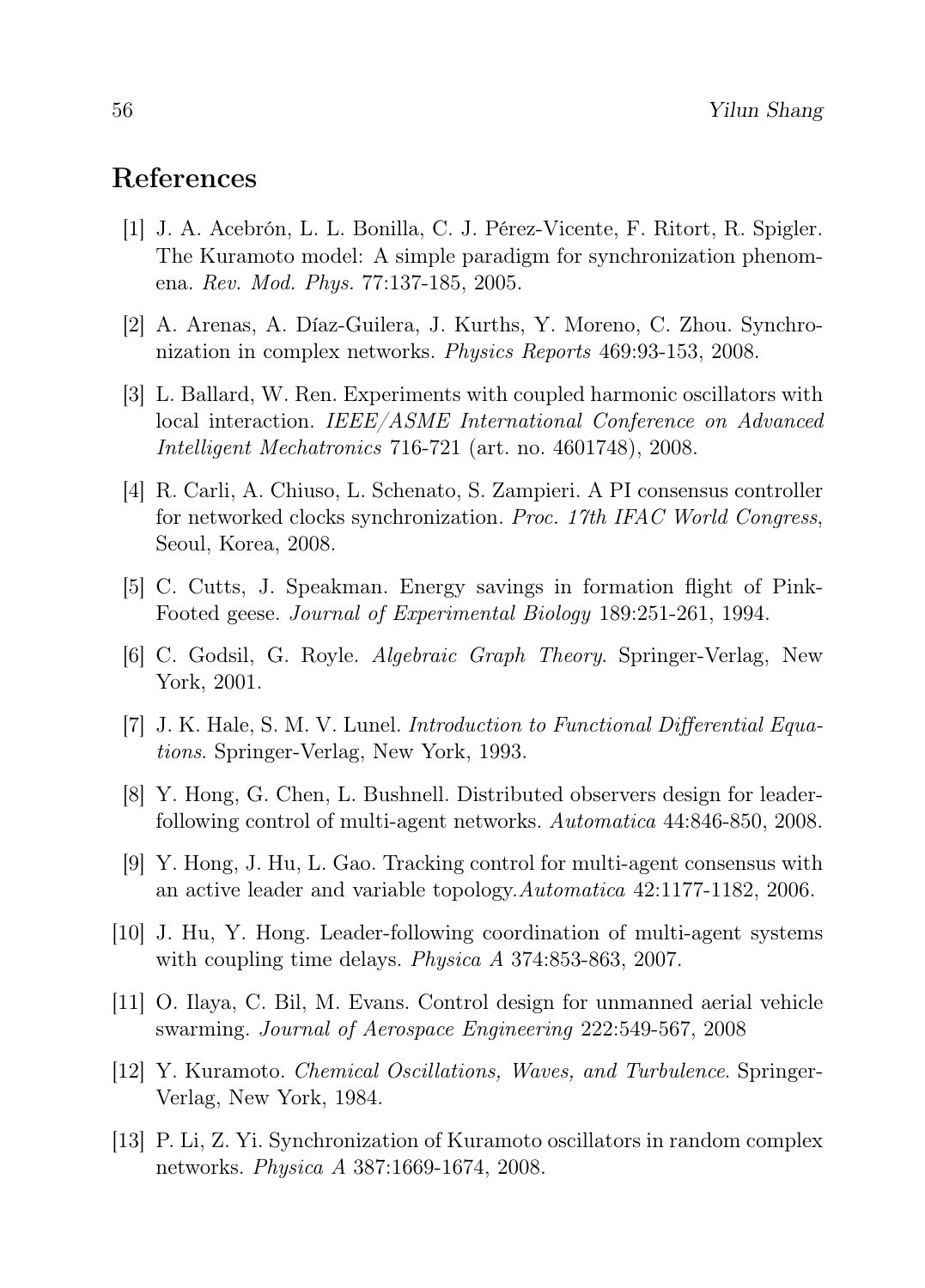- [14] P. Lin, Y. Jia. Consensus of second-order discrete-time multi-agent systems with nonuniform time-delays and dynamically changing topologies. Automatica 45:2154-2158, 2009
- [15] X. Mao. Robustness of exponential stability of stochastic differential delay equations. IEEE Trans. on Autom. Control 41:442-447, 1996.
- [16] S. Mu, T. Chu, L. Wang. Coordinated collective motion in a motile particle group with a leader. Physica A 351:211-226, 2005.
- [17] U. Münz, A. Papachristodoulou, F. Allgöwer. Consensus reaching in multi-agent packet-switched networks with non-linear coupling. International Journal of Control 82:953-969, 2009.
- [18] R. Olfati-Saber. Flocking for multi-agent dynamic systems: algorithms and theory. IEEE Trans. on Autom. Control 51:401-420, 2006
- [19] R. Olfati-Saber, J. A. Fax, R. M. Murray. Consensus and cooperation in networked multi-agent systems. Proc. IEEE 95:215-233, 2007.
- [20] G. V. Osipov, J. Kurths, C. Zhou. Synchronization in Oscillatory Networks. Springer-Verlag, Berlin, 2007.
- [21] A. Papachristodoulou, A. Jadbabaie. Synchronization in oscillator networks with heterogeneous delays, switching topologies and nonlinear dynamics. IEEE Proc. 45th Conference on Decision and Control, 4307- 4312, 2006.
- [22] K. Peng, Y. Yang. Leader-following consensus problem with a varyingvelocity leader and time-varying delays. Physica A 388:193-208, 2009.
- [23] W. Ren. Synchronization of coupled harmonic oscillators with local interaction. Automatica 44:3195-3200, 2008.
- [24] W. Ren. On consensus algorithms for double-integrator dynamics. IEEE Trans. on Autom. Control 53:1503-1509, 2008.
- [25] W. Ren, R. W. Beard. Consensus seeking in multi-agent systems under dynamically changing interaction topologies. IEEE Trans. on Autom. Control 50:655-661, 2005.